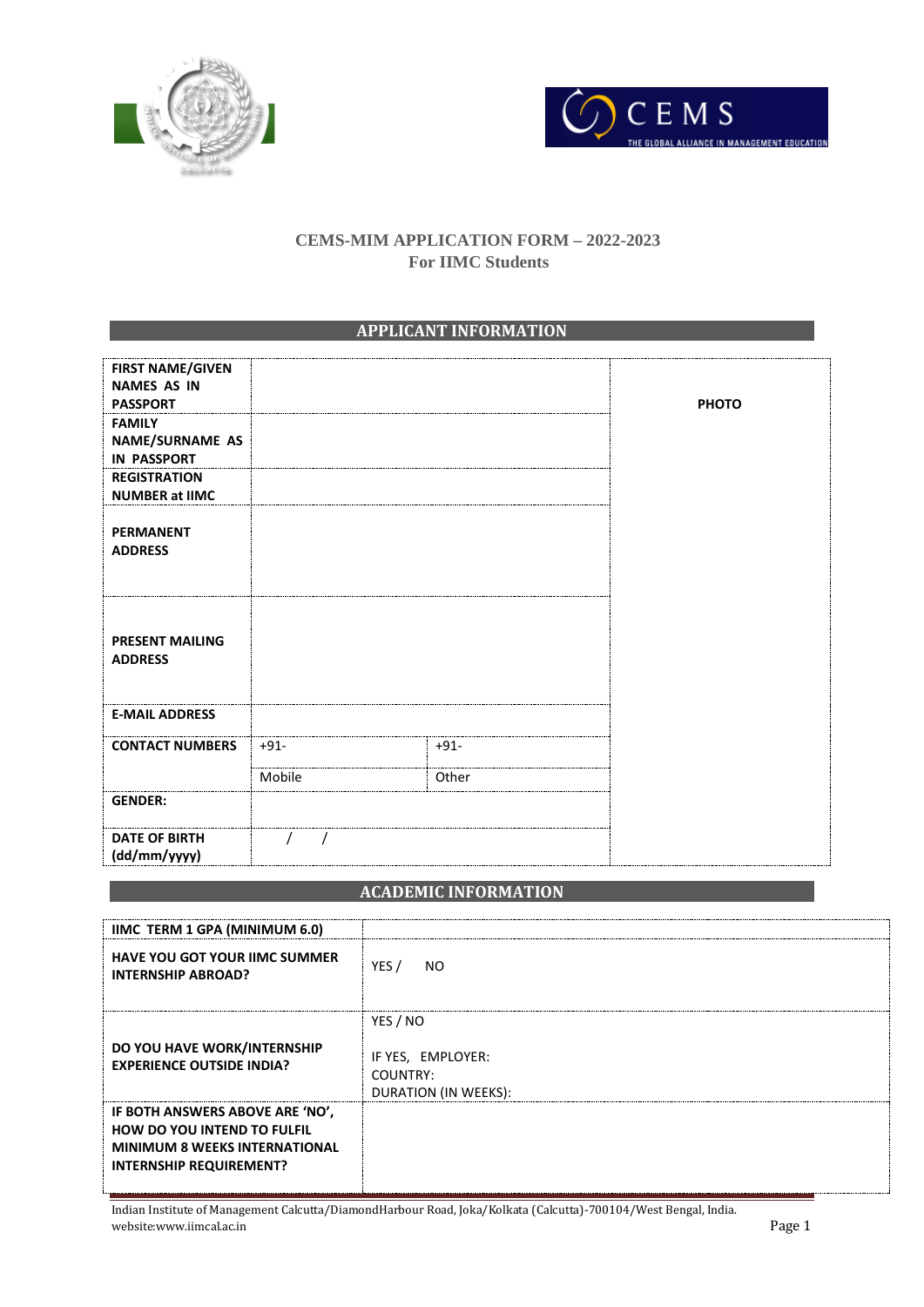| <b>BACHELORS DEGREE OBTAINED</b>  | UNIVERSITY& DEGREE: | $\parallel$ FROM YEAR: | TO YEAR: |
|-----------------------------------|---------------------|------------------------|----------|
| <b>MARKS OBTAINED (Percentage</b> |                     |                        |          |
| Or CGPA as applicable)            |                     |                        |          |
| <b>FIELD OF STUDY</b>             |                     |                        |          |

### **FOREIGN LANGUAGE PROFICIENCY**

|                                                      | YES / NO                              |  |
|------------------------------------------------------|---------------------------------------|--|
| DO YOU KNOW<br><b>ANY FOREIGN</b><br><b>LANGUAGE</b> | IF YES: (LANGUAGES)                   |  |
|                                                      | PROFICIENCY LEVEL: (READ/WRITE/SPEAK) |  |
|                                                      |                                       |  |

#### **OTHER DETAILS**

| <b>PASSPORT NO</b>                                                                |                                                                                |
|-----------------------------------------------------------------------------------|--------------------------------------------------------------------------------|
| <b>PLACE OF ISSUE</b>                                                             |                                                                                |
| <b>DATE OF ISSUE</b>                                                              |                                                                                |
| <b>EXPIRY DATE</b>                                                                |                                                                                |
| <b>INTERNATIONAL</b><br><b>EDUCATIONAL</b><br><b>EXPERIENCE,</b><br><b>IF ANY</b> | YES / NO<br>IF YES,<br><b>INSTITUTION:</b><br>COUNTRY:<br>COURSE:<br>DURATION: |

#### **ADDITIONAL DOCUMENTS TO BE SUBMITTED ALONG WITH THE APPLICATION FORM**

- **Statement of Purpose (SOP) (min300 and max450 words) highlighting your interest and suitability toward CEMS-MIM programme**
- **Grade Sheet of MBA Term I**
- **Details of work experience abroad, if any**
- **Certificate of Proficiency in a foreign language (if applicable)**
- **Detail of your contributions to CEMS Club IIMC, if applicable**
- **One passport size photo**

#### **NOTE:**

- **Full time internship of minimum 8 weeks outside India or work experience after graduation outside India for at least 8 weeks can fulfill the compulsory "international internship" requirement of CEMS-MIM.**
- **CEMS MIM attracts Student Registration and Handling fee of €100, Block Seminar Fees of about € 300 and minor amounts for Skill Seminars and other costs. The actual amount may vary a little from school to school.**

**---------------------------------- SIGNATURE OF STUDENT**